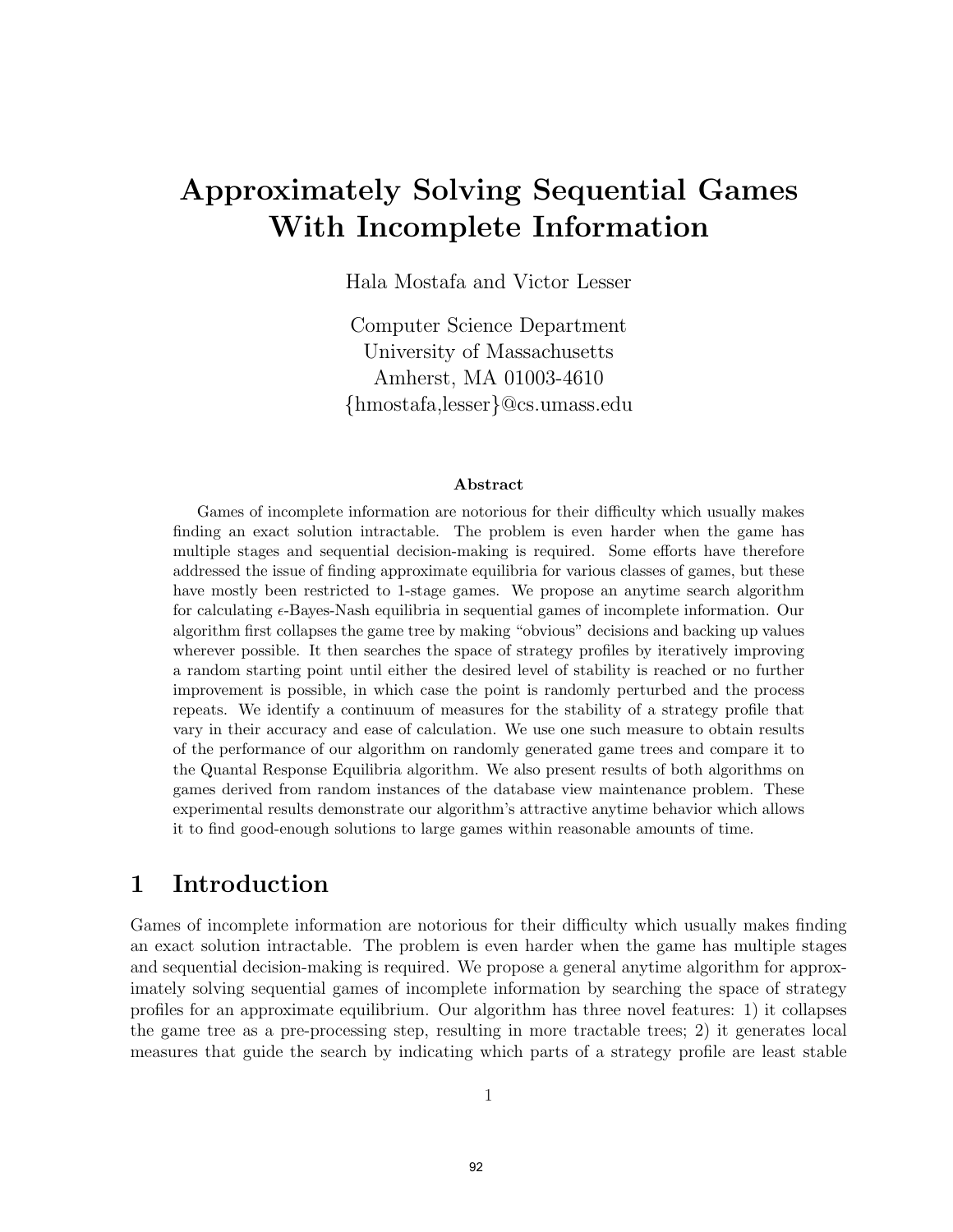(and therefore yield the most improvement if remedied); 3) it proposes a continuum of global measures of the stability of a profile by calculating upper bounds on players' regrets when playing this profile.

Our algorithm is different from work in the area of incomplete information games in the following respects: 1) it deals with sequential rather than the 1-shot or repeated games which have attracted the most attention so far; 2) it does not make assumptions about the interaction graph [6, 12, 13, 15] of the players (i.e. no assumptions about how or which players interact with each other); 3) unlike domain-specific algorithms (e.g.  $[7, 3]$ ), ours is a general algorithm for solving general games of incomplete information. Our algorithm demonstrates attractive anytime behavior which allows it to find good-enough solutions to large games within reasonable amounts of time.

In addition to testing our algorithm on general game trees, we also test it on game trees derived from instances of the view maintenance problem. A database view is a dynamic, virtual table composed of the result set of a query executed over one or more data sources. The view maintenance problem [1, 2, 5] concerns how a view is refreshed when its underlying data sources are updated. When there are self-interested database managers from different institutions, the view maintenance problem can be formulated as a game; database managers decide how much information they contribute to refreshing the view based on the cost of disclosing various pieces of information and the reward of maintaining the view [10]. Because maintaining the view takes place over a number of time steps, we have a sequental game. The fact that a database manager does not know how much information others possess makes it a game of incomplete information.

This document is organized as follows. Section 2 gives a brief background on games and equilibria, presenting the problem of finding an equilibrium as a search process. Our anytime search algorithm is presented in Section 3. Section 4 shows experimental results. Related work is discussed and compared in Section 5. We conclude and discuss areas of future work in Section 6.

# 2 Games and Searching for Equilibria

### 2.1 Background: Games and Their Solutions

Non-cooperative game theory focuses on situations where self-interested agents make decisions that affect their own and each other's rewards. A solution is a strategy profile that prescribes, for each agent, what it should do under every possible contingency in the form of a probability distribution over actions available at that contingency. An *equilibrium* profile is one where no player stands to gain by unilaterally deviating from the strategy prescribed to it by the profile. In games of incomplete information, each player has private information, his type, that affects his own payoffs but is unknown to other players. The prior probability distribution over agents' types is, however, common knowledge. There are two sources of uncertainty: 1) a player does not observe the chance moves that assign other players' types and 2) the rules of the game may stipulate that certain actions by other players are not observable to it. The player may therefore be unable to distinguish among a set of nodes, an information set, in the game tree which have the same observable history from its prespective. Consequently, a strategy maps information sets, rather than specific nodes, to actions.

In sequential games, players take moves after observing moves of chance (e.g., a roll of a die)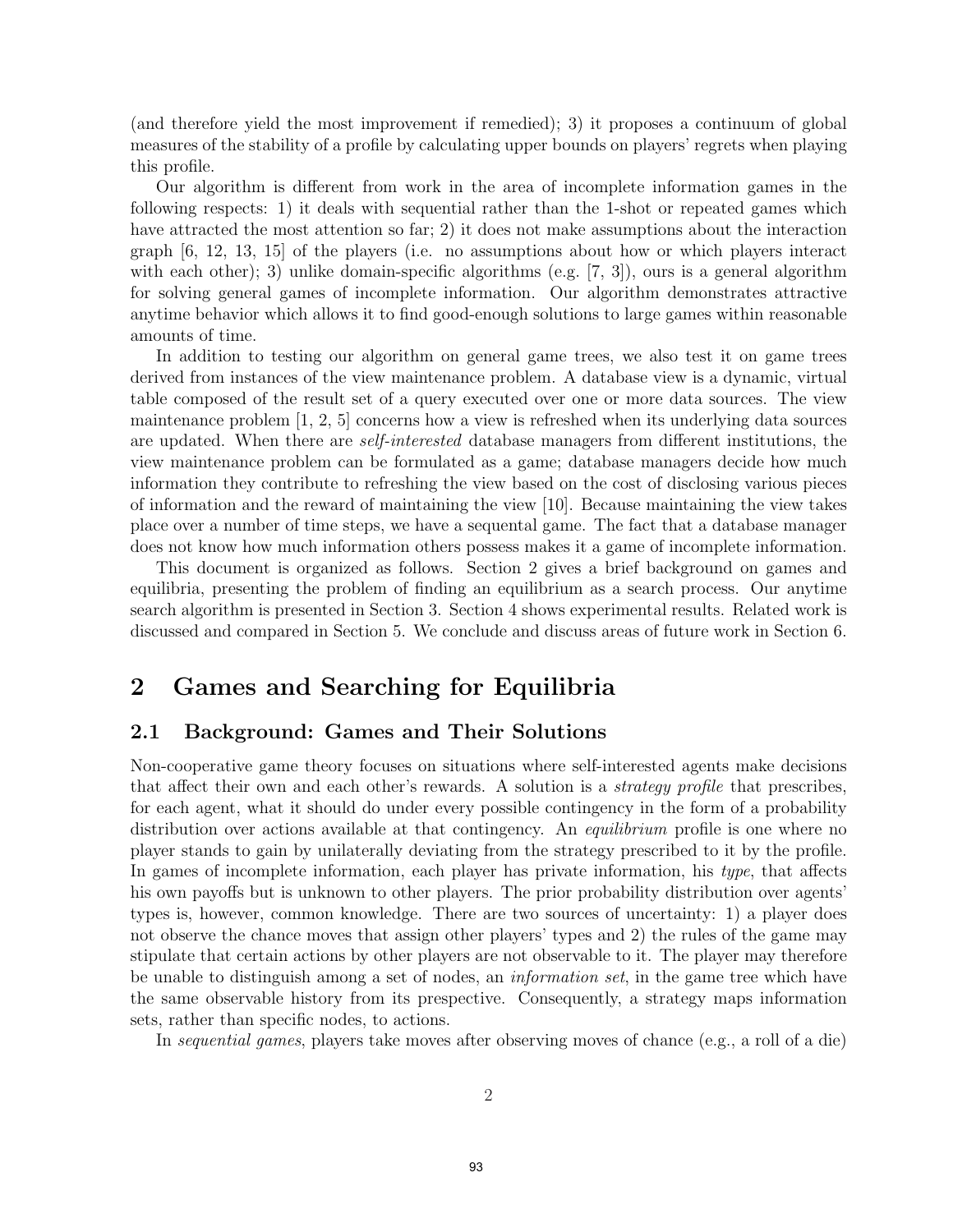and moves of the other players. Sequential games are also referred to as *extensive form games* (EFGs). An EFG consist of multiple stages where each stage is a game. Actions taken at a stage affect the game that will be played at the next stage, thereby making it necessary to think about long-term consequences of actions. An EFG is a tuple  $\langle I, V, E, P, H, u, p \rangle$  where:

- $I$  is the set of players
- The pair $(V, E)$  is a finite directed tree with nodes V and edges E and Z is the set of terminal nodes
- Player :  $V \setminus Z \rightarrow I$  determines which player moves at each decision node. Player induces a partition over  $V \setminus Z$  and  $Player_i = \{x \in V \setminus Z | Player(x) = i\}$  is the set of nodes at which player  $i$  moves
- $H = \{H_0, ..., H_n\}$  is the set of information sets, one for each player. Each  $H_i$  is a partition of *Player<sub>i</sub>*. The information set of a node x is denoted as  $h(x)$
- $A_i(h)$  is the set of actions available at information set  $h \in H_i$
- $u: Z \to \mathbb{R}$  is the utility function defined over the set of terminal nodes. For  $x \in Z$ ,  $u_i(x)$ is the payoff to player  $i$  if the game ends at node  $x$
- $p$  is the transition probability of chance moves

In incomplete information games, the first  $n$  levels of the tree represent chance nodes where at level  $i$ , Nature assigns player  $i$ 's type with probability specified by the commonly known probability distribution over i's type space. A strategy  $\sigma$  for player i is a complete plan covering all possible contingencies for every possible type. For each information set  $h \in H_i$ , a behavior strategy is  $\sigma_i(h) \in \Delta(A_i(h))$  where  $\Delta(A_i(h))$  is the set of all probability distributions over actions available at information set h. A strategy profile is a set of strategies  $\sigma = (\sigma_1, ..., \sigma_n)$ , one per player. We write  $\sigma_{-i}$  to denote the set of strategies of all players except *i*.

In a perfect information game, a strategy profile  $\sigma$  is a Nash equilibrium if  $u_i(\sigma_i, \sigma_{-i}) \geq$  $u_i(\sigma'_i, \sigma_{-i})$  for all  $i \in I$  and all  $\sigma'_i$ . A *Bayes-Nash* equilibrium (BNE) of a game of incomplete information  $\Gamma$  corresponds to the Nash equilibrium of the normal form game derived from  $\Gamma$ .

### 2.2 Searching The Space Of Strategy Profiles

#### 2.2.1 A strategy profile as a point in space

As mentioned earlier, at each  $h \in H_i$ ,  $\sigma$  specifies a probability distribution over actions available at information set  $h$ . It is therefore straightforward to think of a strategy profile as a point in multi-dimensional space. The dimensionality of the space is  $\sum_{i=1}^{n} \sum_{h \in H_i} (|A_i(h)| - 1)$  where each dimension extends from 0 to 1. For each player  $i$ , for each of his information sets  $h$ , there is a dimension for each action available to i at  $h$ , except the last action which is assigned the probability left over from the other actions. Because probabilities of actions at an information set must add up to 1, not all points in the space correspond to valid strategy profiles. The search for a Bayes-Nash Equilibrium (BNE) is a search in this multi-dimensional space for a point that satisfies the equilibrium condition: given the other player's part of the profile represented by the point, no player would like to deviate from its strategy. This view was adopted in pervious work dealing with 1-stage games (e.g. [15, 11]) but large multi-stage games pose new challenges to the search algorithm.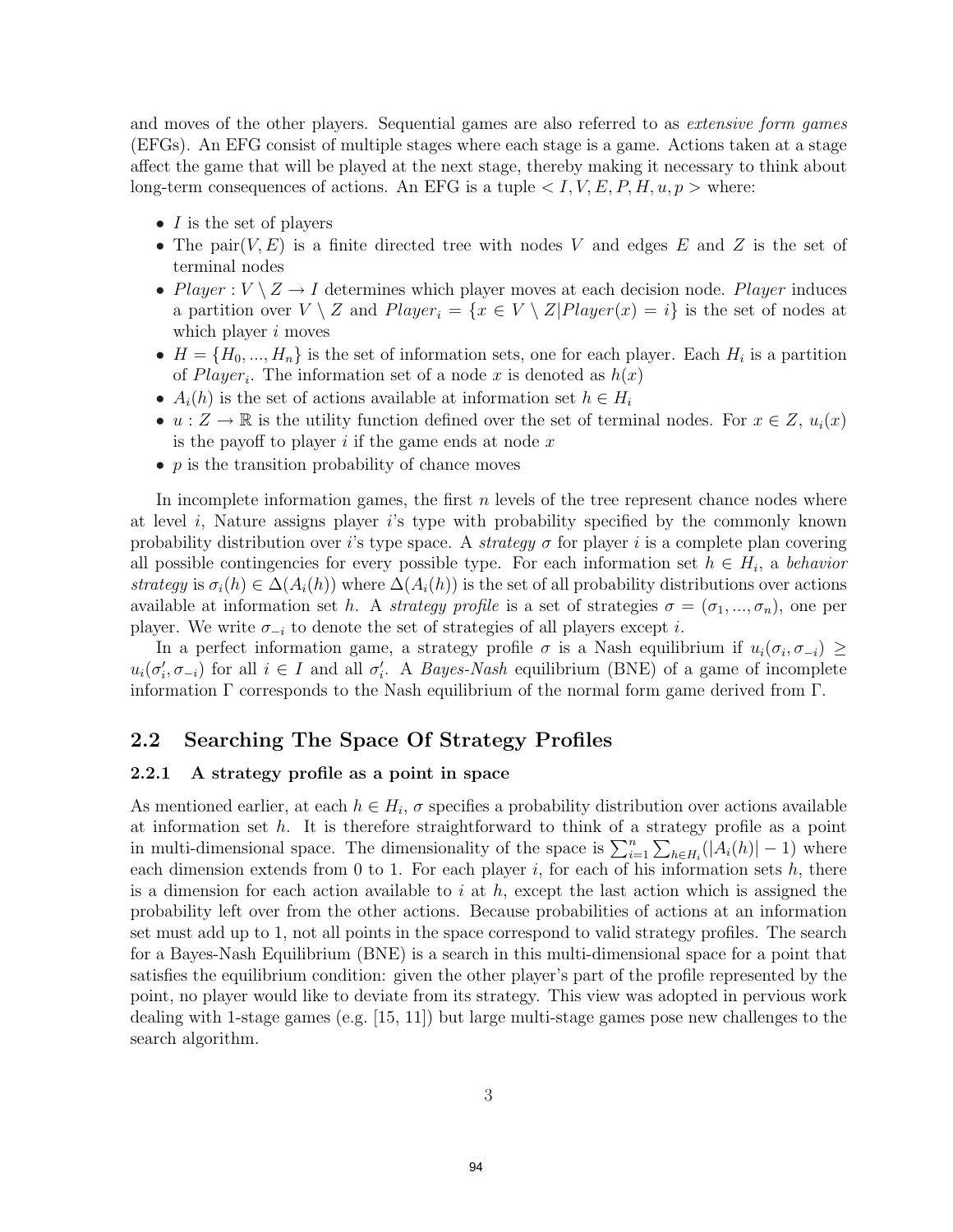#### 2.2.2 Constraints on a BNE

A point in the above multi-dimensional space is a BNE if it satisfies certain constraints which guarantee that at each information set of each player, the player's strategy is rational given the expected values of actions available at that information set. In other words, if there is a single action with maximum expected value, that action is played with probability 1. If there are several such actions, the probability mass is divided among them. At a BNE, this division is such that the same rationality holds for the other player. This ensures that no player has any motivation to deviate from the prescribed strategy. Stated more formally, the following condition should hold at each information set h:

$$
\sum_{a \in A(h)} \sigma_i(h, a) * E(Payoff_i(a)) = max_a(E(Payoff_i(a)))
$$

where  $\sigma_i(h, a)$  is the probability that strategy  $\sigma$  assigns to taking action a at h and  $E(Payof f_i(a))$ is the expected value, to player i, of taking action  $a$ . This expected value is calculated in terms of the payoffs of the leaf nodes that  $i$  can end up in when taking action  $a$  and the probabilities of actions along the branches from the root to these leaves passing through a.

#### 2.2.3 Approximate BNEs

It is straight forward to see that a point satisfying the above constraint at each information set is indeed a BNE. However, consider the situation where some of these constraints are violated.

For example, consider an information set h where the above equation does not hold; the righthand side is greater than the left-hand side by 0.5. This means that, holding the other player's strategy fixed, this player gains 0.5 if he switches to the action that maximizes the right-hand side. We refer to the amount by which a constraint c is violated as  $\delta_c$ , also known in the literature as regret.

As will be seen in Section 5, a search for an exact equilibrium corresponds to a Constraint Satisfaction Problem. The search for an approximate equilibrium where some δs are non-zero can be thought of as a Constraint Optimization Problem (COP). In both cases, the variables are the probabilities assigned to actions by strategies and the constraints are as described above. In this work, we try to find an approximate equilibrium by solving a COP.

## 3 Anytime Algorithm for Computing Approximate BNE

In this chapter we propose a simple algorithm that first collapses the game tree by making "obvious" decisions and backing up values wherever possible. The algorithm then tries to satisfy constraints derived from the collapsed game tree "as much as possible" by generating a random initial point and iteratively improving it until either some user-defined stability measure on the strategy profile is reached or no further improvement is possible. In the latter case, the point is randomly perturbed and the process repeats. The following sections elaborate on these steps.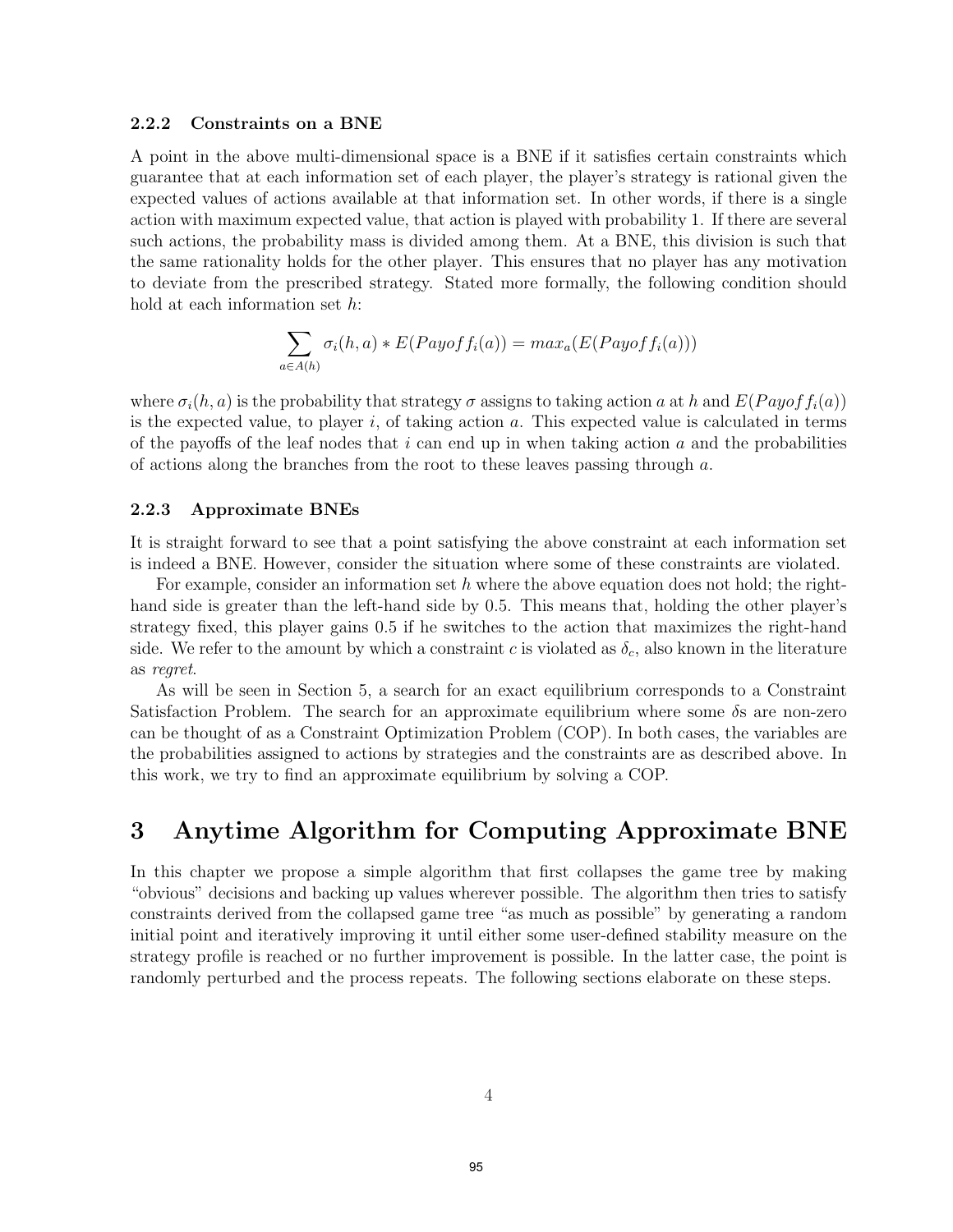### 3.1 Collapsing the Game Tree

Our experiments in building game trees from instances of the view maintenance problem show that the size of the raw game tree is quite large. Examining raw trees shows that there are some nodes at which decision making is not complicated by the incompleteness of information. These are nodes where a player would choose to reveal the same piece of information, regardless of the type of the other player. We therefore collapse the raw tree using the following simple algorithm. Initially, all nodes are roots of collapsible subtrees. The main idea is to work from the leaves of the tree upward, finding out which nodes are indeed roots of collapsible subtrees. For each such node, collapse its subtree using simple backups. The node becomes a terminal node whose payoffs reflect backed up values. Algorithm 1 shows how this is done.

```
for all level such that 0 \le level \le 2T do
  collapsible level = non-terminal nodes at depth level
end for
for all level such that 0 \le level \le 2T do
  for all node in collapsible[level] do
    turnPlayer = Player(node)if ((|h(node)| == 1) \vee(|A_{turnPlayer}(h(node))| == 1) \vee(best action is the same across h(node)) then
       node.payoff = (argmaxc∈Childrenc.payoff.turnPlayer).payoff
       delete all children of node
    end if
    remove all ancestors of node from their respective
    collapsible[level] arrays
  end for
end for
```
Algorithm 1: Simple algorithm for collapsing trees

Figure 1 shows examples of collapsing. Action nodes are in circles enclosing the number of the acting player. Terminal nodes are shown in black circles with a pair of numbers specifying the associated payoff for each player. A dotted box encloses nodes in the same information set. The three situations where a node can be collapsed are shown; 1) incompleteness of information does not affect the player's decision (the best action is the same regardless of which particular node the player is at), 2) node in a singleton information set and 3) node with a single available action. Because we work from the leaves upward, a node eligible for collapsing always has terminal children. As will be detailed when we present our experimental results, this simple collapsing algorithm is very effective for game trees derived from the view maintenance problem.

### 3.2 Iteratively Improving A Point

To iteratively improve a point, we need to address the following issues:

1. Which component(s) of the point (strategy profile) should we improve? Should we focus on improving individual constraints or the profile as a whole?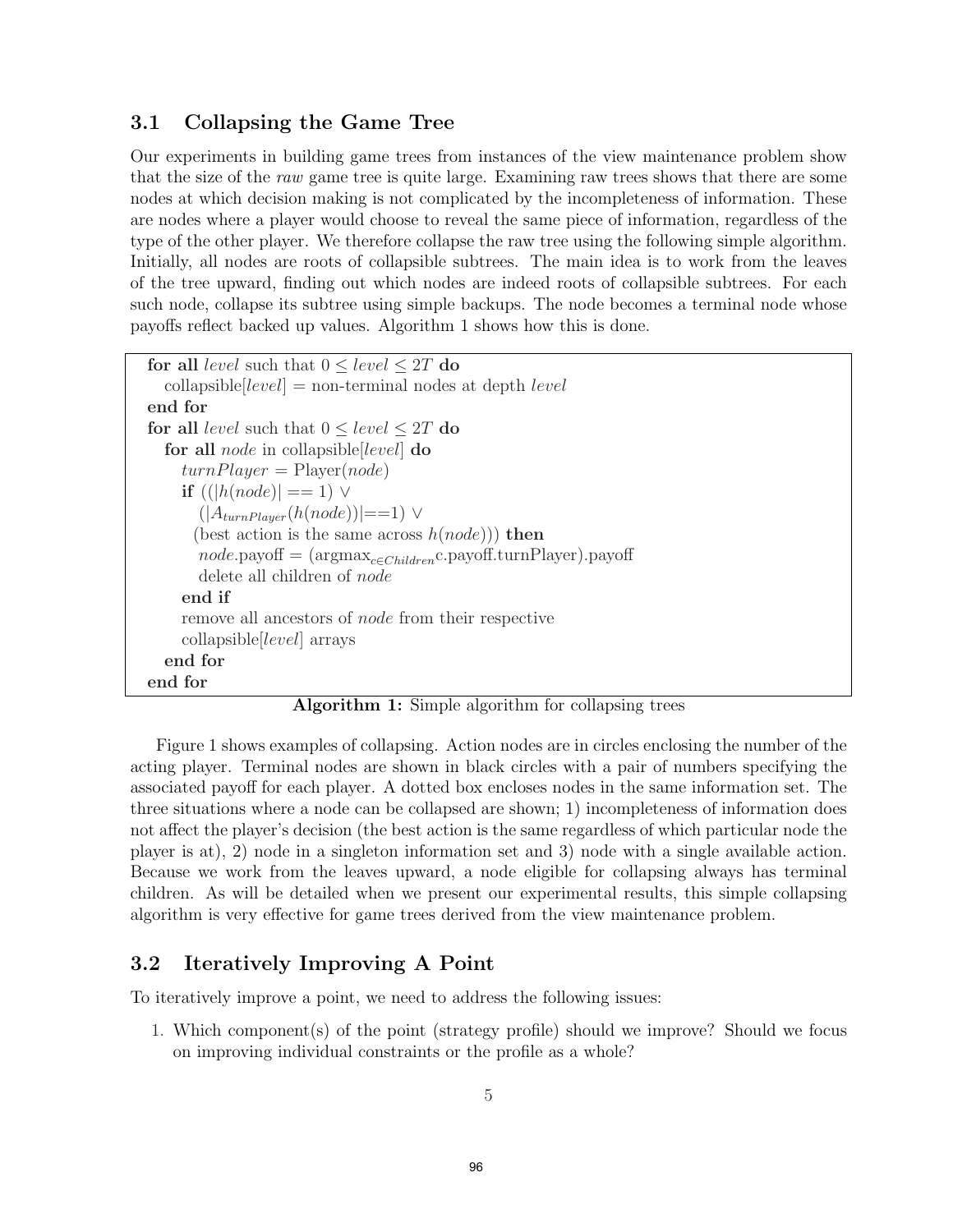

Figure 1: Collapsible Subtrees: (a) action b is the best across the information set (b) singleton information set (c) single available action

- 2. How should we explore the space? How do we generate neighboring points to which we can move?
- 3. How do we assess a point? What measure of a point indicates the algorithm is moving in the right direction in the multi-dimensional space?

#### 3.2.1 What should we improve?

Improving individual constraints or the profile as a whole amounts to making local or global changes to a profile, respectively. A local change tries to improve a constraint associated with some information set  $h \in H_i$  to reduce the regret of player i at h. A global change completely overhauls one or both players' strategies to get to a more "stable" point; one at which the players' motivations to deviate is lower. Owing to the complexity of overhauling a profile, we improve individual constraints with the hope of effecting a global improvement through local changes. Because it is not easy to determine which local changes produce the largest global improvement, we use  $\delta s$  as heuristics to decide which parts of a strategy profile are more important to improve. Constraints with high  $\delta s$  are associated with information sets with high regrets. Therefore when iteratively improving a point, our algorithm greedily attempts to improve the constraint with the highest  $\delta$  first. Empirical observations indicate that this heuristic is indeed useful; improving constraints with high  $\delta s$  results in more stable points. We quantify the notion of stability later in the text.

#### 3.2.2 Generating potential next points

For each variable (action probability) v involved in the constraint with the maximum  $\delta$ , we calculate the required change in v to bring  $\delta$  down to 0, assuming all other variables are unchanged.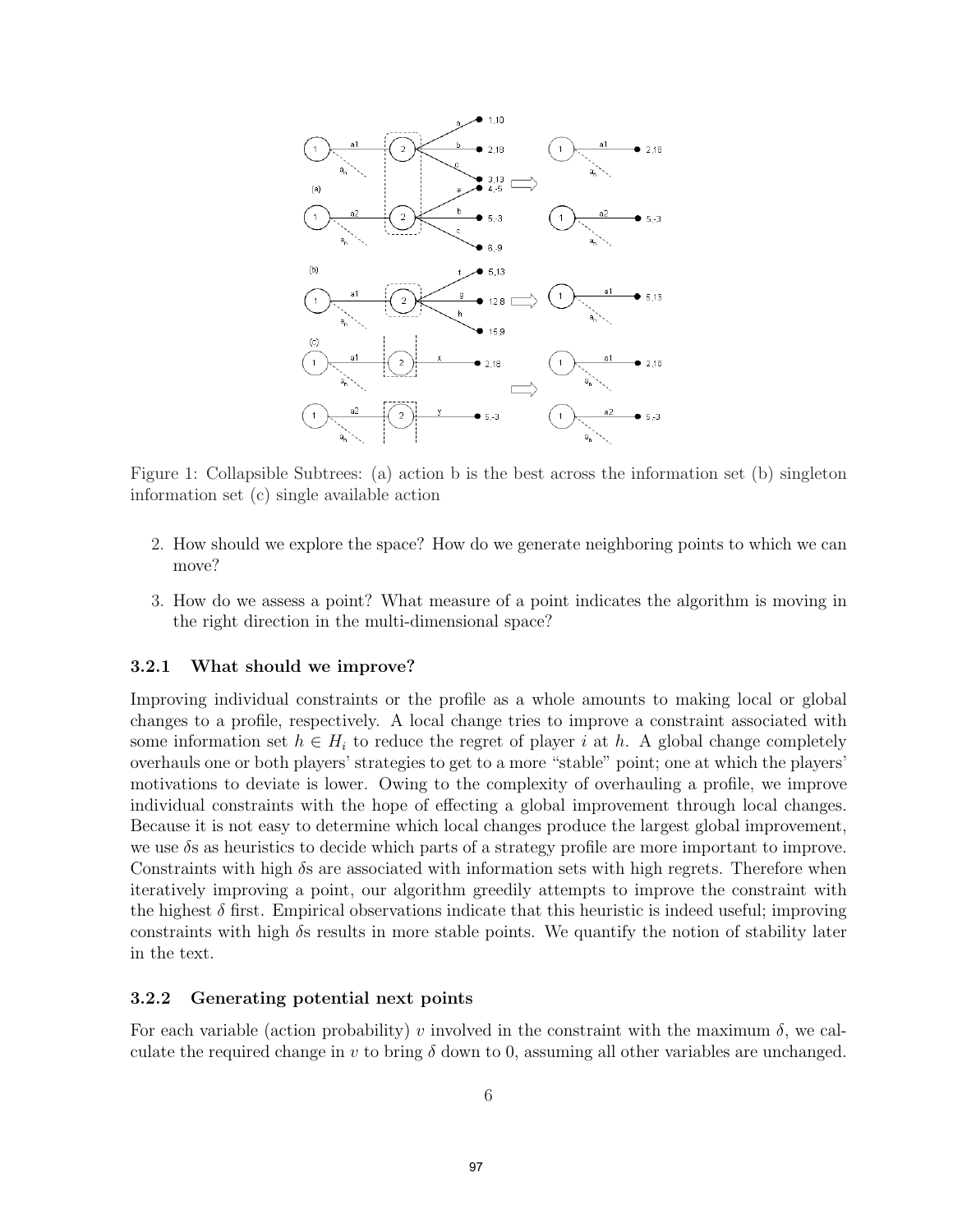We assess the impact of each potential change on the  $\delta s$  of other constraints by evaluating the partial derivatives of affected constraints w.r.t. v. A change that results in a point with greater than or equal stability than the current point is admitted, and the resulting point is added to the list of Potential Next Points (PNPs). Algorithm 2 shows how this is done.

```
c = constraint with maximum \delta_c. c = f(v_1, ..., v_k)for all j in 1..k do
  \Delta_j = required change in v_j to make \delta_c = 0\sigma' = point obtained by making change \Delta_iif stability(\sigma') \geq stability(\sigma) then
     PNP.add(\sigma')end if
end for
```
Algorithm 2: Generating potential next points

The approach described above is actually one of two ways we try to decrease a given  $\delta_c$ . Instead of changing the probabilities of actions involved in a constraint as done above, we can switch the player's preference for two actions  $a$  and  $b$  by switching their probabilities. We generate points from such reversals and as with the first approach, we assess the broader impact of the change and decide whether to admit the points to PNP.

#### 3.2.3 Assessing a point

Now that we have a set of PNPs, we need to move to the most stable PNP. Even though δs determine which part of the profile to improve first, these local measures do not provide good basis for comparing the stability of different points. The problem is that each  $\delta$  specifies the additional reward a player gets if it deviates at a single information set. This does not say anything about the player's potential gains if it deviates at multiple information sets. We therefore need a global measure that specifies a player's overall motivation to deviate from (or completely overhaul) its strategy.

Following the notion of  $\epsilon$ -BNE, we consider a profile stable if no player stands to make more than  $\epsilon$ % more reward by deviating from (or completely overhauling) its prescribed strategy. We define a global measure called *Maximum Overall Motivation*(MOM) to deviate. MOM( $\sigma$ ) is the maximum, over all players, upper bound on motivation to deviate from  $\sigma$  assuming strategies of other players are held constant. MOM is therefore an upper bound on  $\epsilon$ . The lower the MOM, the more stable  $\sigma$  is. Approximating an equilibrium this way makes sense because practically, a player will not want to take on the difficult task of calculating its best response strategy if it knows that it stands to increase its payoff by no more than  $\epsilon\%$ . We capitalize on this "inertia" and offer each player a "good enough" response to the others' strategies.

We propose a simple way of calculating MOM. To calculate the upper bound on the motivation of player i at point σ, we build a modified game Γ*revealed* from the original game Γ. Γ*revealed* is a single-player perfect information game where  $i$  plays with Nature which we construct as follows. Each node  $n \in h$  where  $h \in H_j$  and  $j \neq i$  is changed to a chance node where the probability of Nature playing action a is  $\sigma(h, a)$ . In addition, the information sets in the original game tree are revealed, i.e.  $i$  is granted full access to the history of play including the moves of Nature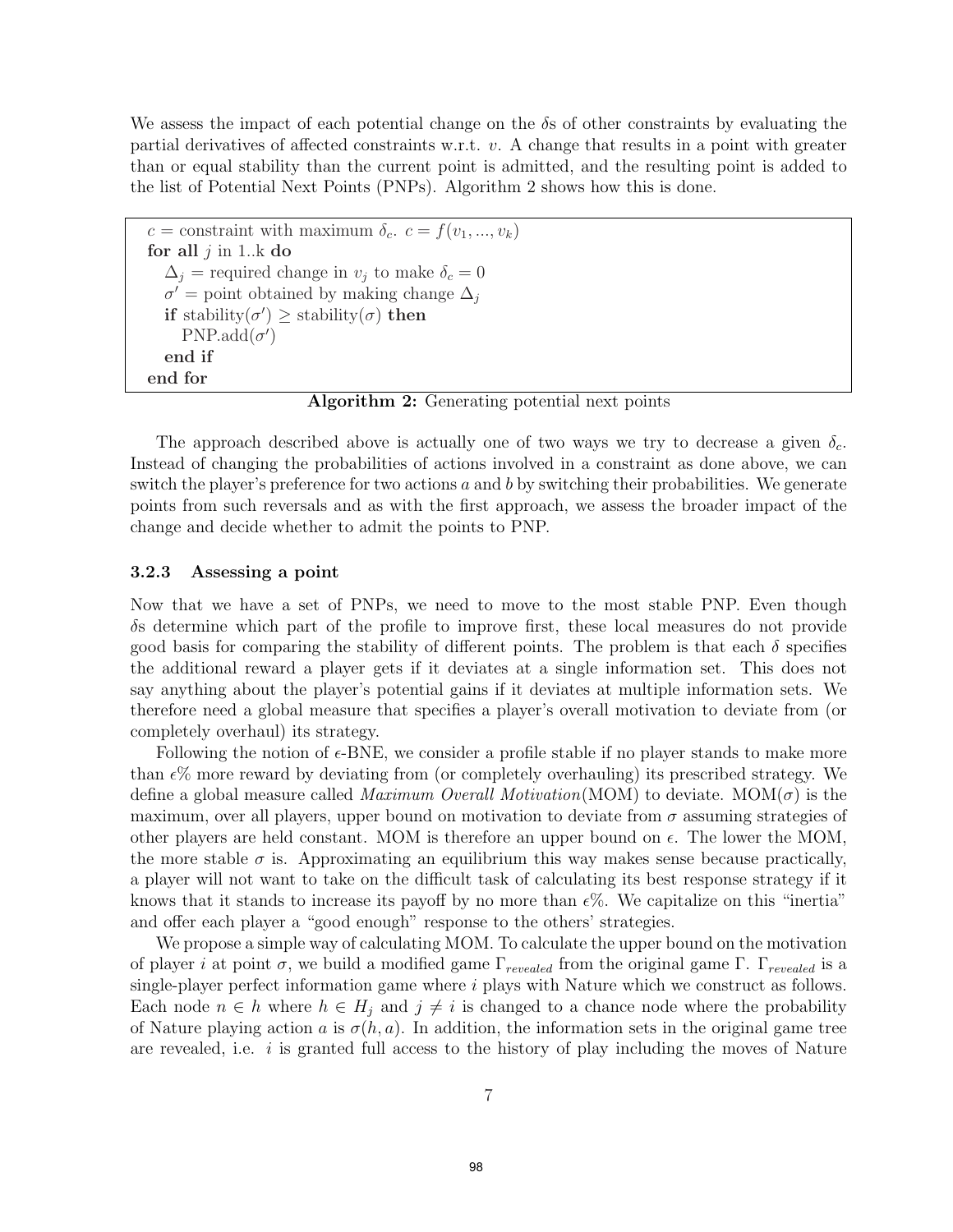that determined players' types, thereby removing i's uncertainty about where it is within a given information set. Γ*revealed*, being a perfect information game, can be solved by doing simple backups. i's payoff in Γ*revealed* is an upper bound on the payoff of its best response strategy in  $\Gamma$ , since *i* can do no better than having perfect information. Because of the simplicity of doing backups, we can quickly evaluate MOMs for a large number of PNPs.

To summarize, we use a local measure  $(\delta)$  to generate PNPs and a global measure (MOM) to assess and compare points. The global measure indicates how stable a point is, but does not give indication of how it should be improved. The local measure indicates where it may be effective to try to improve.

#### A range of approximations

As detailed above, we regard the problem of finding a BNE as a search in multi-dimensional space for a point/strategy profile whose regret is guaranteed to be below a certain threshold. Because the actual regret is expensive to compute, we examine the landscape given by MOM, which, at every point, is guaranteed to be no lower than the actual regret. However, examining the MOM landscape in some of the experiments we conducted showed that sometimes the upper bound provided by MOM is very loose; e.g., the MOM landscape is everywhere higher than 20%. The reason for this looseness is that the game Γ*revealed* is too easy compared to Γ. We can obtained a tighter upper bound on actual regret if we can calculate payoffs in a game that is harder than Γ*revealed* but still easier than Γ. In fact, there should be a whole spectrum of such games with varying levels of difficulty. At one end of the spectrum is Γ*revealed* where all information sets are disclosed. These games are very easy to solve but provide very loose upper bounds. At the other end is Γ where no information sets are disclosed. As we already know, these games are hard to solve.

To illustrate the kind of bound we get from a slightly harder game than Γ*revealed*, consider the game Γ*LI* which differs from Γ*revealed* only in that all information sets except the highest-level information sets for each player are revealed. Clearly, the payoff in this game is at least as high as that obtained in Γ but no higher than in Γ*revealed*. At the same time, solving this game is not too hard; do regular backups from the bottom of the game tree upwards, and, on reaching the highest-level information sets, choose the action that maximizes reward in expectation over the turn player's beliefs about where it is within this information set. We call the maximum motivation to deviate from  $\sigma$  in this game *MOM-LessInformation*(MOM-LI).

To illustrate the different possible payoffs with an example, Table 1 shows the payoffs achieved by player i's different strategies when its opponent plays its part of the strategy profile  $\sigma =$  $\sigma_i, \sigma_j >$  in different variants of an example game. Payoff( $\sigma$ ) is i's payoff from playing  $\sigma_i$  in the original game Γ. PBR is i's payoff from its best response to  $\sigma_i$  in Γ. It is obtained by calculating i's payoff in a transformed game where j's nodes are changed to chance nodes with action probabilities as dictated by  $\sigma_j$ . PLI is i's payoff from its best response to  $\sigma_j$  in the slightly harder game  $\Gamma_{LI}$  with less-than-perfect information. *PPI* is i's payoff from its best response to  $\sigma_j$  in the perfect information game  $\Gamma_{revealed}$ . Since PBR cannot exceed PPI or PLI, the overall motivation to deviate calculated using either of these measures is an upper bound on a player's actual regret. MOM and MOM-LI are the maximum, over all players, percentage regrets calculated using PPI and PLI, respectively. It is easy to see that the following relation holds:

$$
Payoff(\sigma) \le PBR \le PLI \le PPI
$$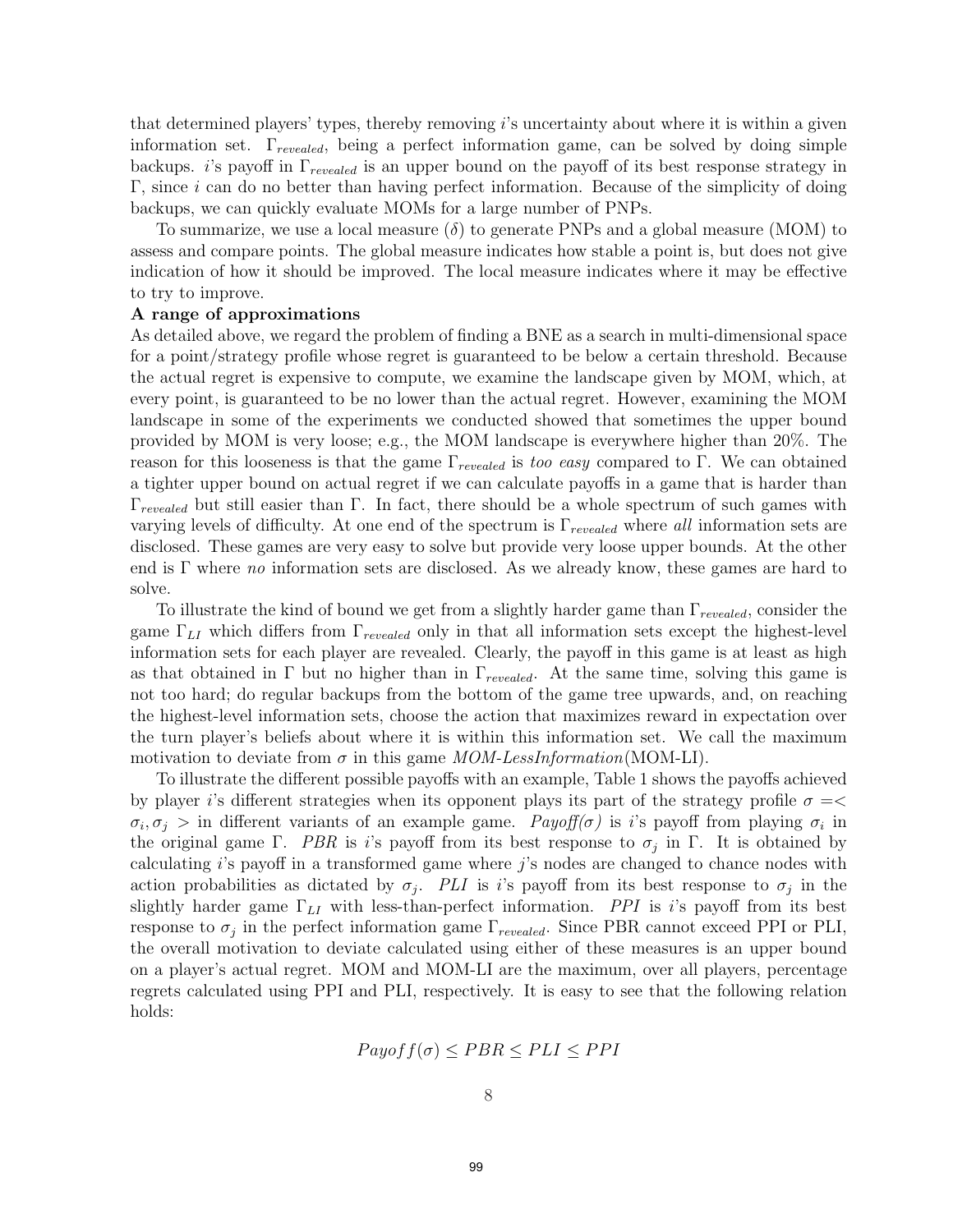| Quantity                            | Player 1  | Player 2 |
|-------------------------------------|-----------|----------|
| Payoff $(\sigma)$                   | 8.97      | 7.88     |
| Payoff of B.R.(PBR)                 | 10.39     | 8.48     |
| Payoff in $\Gamma_{revealed}$ (PPI) | 12        | 9.09     |
| Payoff in $\Gamma_{LI}$ (PLI)       | 11        | 9        |
| Overall Motivation                  | 25.25%    | 15.26%   |
| $(PPI-Payoff(\sigma))/PPI * 100\%$  |           |          |
| <b>MOM</b>                          |           | 25.25%   |
| Overall Motivation LessInfo         | $18.45\%$ | 12.4%    |
| $(PLI-Payoff(\sigma))/PLI * 100\%$  |           |          |
| MOM-LI                              |           | 18.45\%  |

Table 1: Calculating MOM With Different Levels Of Information

### 4 Experimental Results

### 4.1 The Effect of Collapsing

The first set of experiments investigates the efficacy of our collapsing algorithm for trees from random instances of the view maintenance problem (henceforth called VM trees) as well as general trees. Table 2 shows the result of collapsing VM trees. Unless indicated otherwise in brackets, we generated 10 random instances per configuration for a total of 65 instances. As can be seen, the size of the collapsed tree is roughly an order of magnitude smaller than the raw tree. This pre-processing step is therefore very useful for providing our anytime algorithm with tractable input.

To see how much general game trees collapse, we generated trees where both players have the same number of types and the same number of actions is available at each information set. We generated 10 random trees for each configuration  $\langle T, numTypes, numActions \rangle$  where T is the time horizon  $1 \le T \le 4$ ,  $2 \le numTypes \le 3$  and  $2 \le num Actions \le 3$  (N/A entries were too large to generate). Payoffs were generated randomly in the range [0,15]. Table 3 shows the raw tree size and average percentage reduction for these configurations.

Clearly, trees derived from the view maintenance problem are much more susceptible to collapsing than general trees. To understand why this is the case, we need to remember the source of uncertainty faced by a player in a VM tree as given in the formulation in [10]. In spite of the imperfect information about player j's type, player i has no uncertainty regarding the payoffs of actions. This results in the lowest level of the tree always collapsing, making it more likely that levels higher up in the tree collapse as well (a node is eligible for collapsing only if its children are terminals).

### 4.2 Performance of the Anytime Search Algorithm

We now present results of the performance of our anytime algorithm and compare it to the Quantal Response Equilibria (QRE) algorithm [14] as implemented in Gambit [9]. We ran the two algorithms (anytime search and QRE), on 2 tree types (VM and general trees) using MOM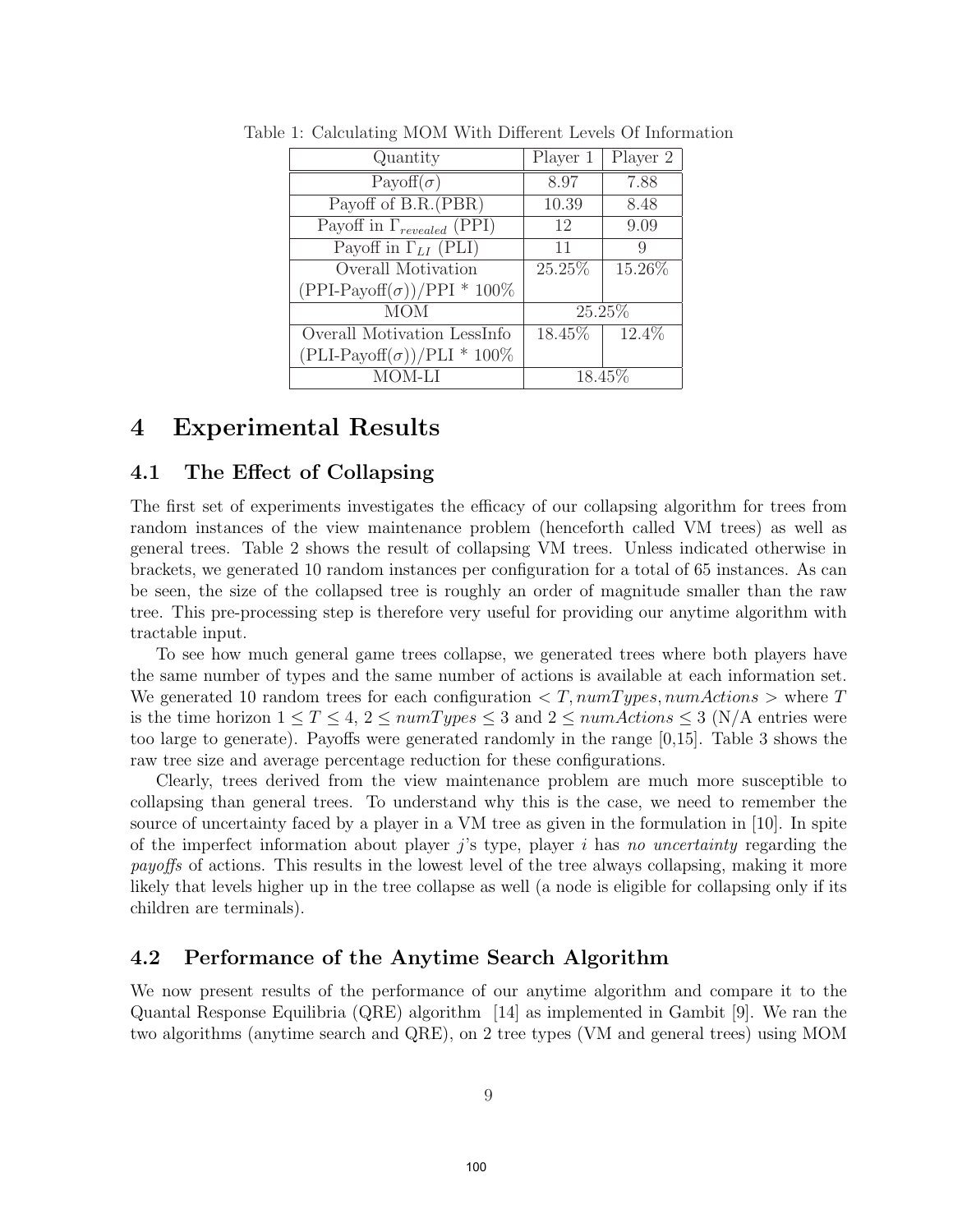|  | Table 2: Collapsing VM trees |  |  |
|--|------------------------------|--|--|
|--|------------------------------|--|--|

| T              | Raw   | Avg $\%$  |
|----------------|-------|-----------|
|                | Size  | Reduction |
|                | 716   | 84.3      |
| $\overline{2}$ | 2253  | 89.5      |
|                | 2253  | 88.8      |
|                | 6847  | 84.7      |
| 3              | 3608  | 91.2      |
|                | 15423 | 88.9      |
|                | 36232 | 92.9      |

Table 3: Collapsing general trees with 2 (top) and 3 (bottom) types per player

|                |      | $# \text{Actions}=2$ |      | $# \text{Actions}=3$ |
|----------------|------|----------------------|------|----------------------|
| T              | Raw  | Avg $%$              | Raw  | Avg $%$              |
|                | Size | Reduction            | Size | Reduction            |
| $\mathbf{1}$   | 34   | 23.5                 | 58   | 15.5                 |
| $\overline{2}$ | 130  | 25.5                 | 490  | 21.9                 |
| 3              | 514  | 27.3                 | 4378 | 22.3                 |
| 4              | 2050 | 24.9                 | N/A  | N/A                  |
| $\mathbf{1}$   | 70   | 11.1                 | 124  | 4.4                  |
| $\overline{2}$ | 286  | 11.7                 | 1096 | 7.5                  |
| 3              | 1150 | 13.5                 | 9844 | 7.9                  |
| 4              | 4606 | 12.6                 | N/   | А                    |

and MOM-LI for a total of 8 sets of experiments, but for space limitations, we do not report all of them here. In all our results, we are interested in the average time, in seconds, needed to reduce regret (MOM or MOM-LI) to 5%. We bin results by tree size and show the percentage of trees in each size bin for which the algorithm could reach the desired regret within the indicated time range. Note that the reported tree size is the size of the collapsed, rather than the original, tree. We omit from our tables time or size bins that were found to be empty.

For VM trees, randomly generated costs and rewards sometimes result in a tree which collapses to an empty game. This happens if, for example, it is always lucrative to disclose all information regardless of any uncertainty. Out of the 65 VM trees reported in Table 2, 52 collapse to non-empty games. For each of these 52 trees, we ran our search algorithm 3 times starting from different random points.

For general trees, we generated 73 random trees, none of which collapsed to an empty tree. Again, on each tree we ran our search algorithm 3 times starting from different random points.

Tables 4 and 5 show results of our algorithm and QRE, respectively, on VM trees when using MOM-LI. For most of the trees in any given tree size bin, our algorithm reaches the required level of regret within 100 seconds. Compared to our anytime search algorithm, QRE has comparable performance on smaller trees but fails to finish within the allocated time on a much higher fraction of larger trees than our algorithm.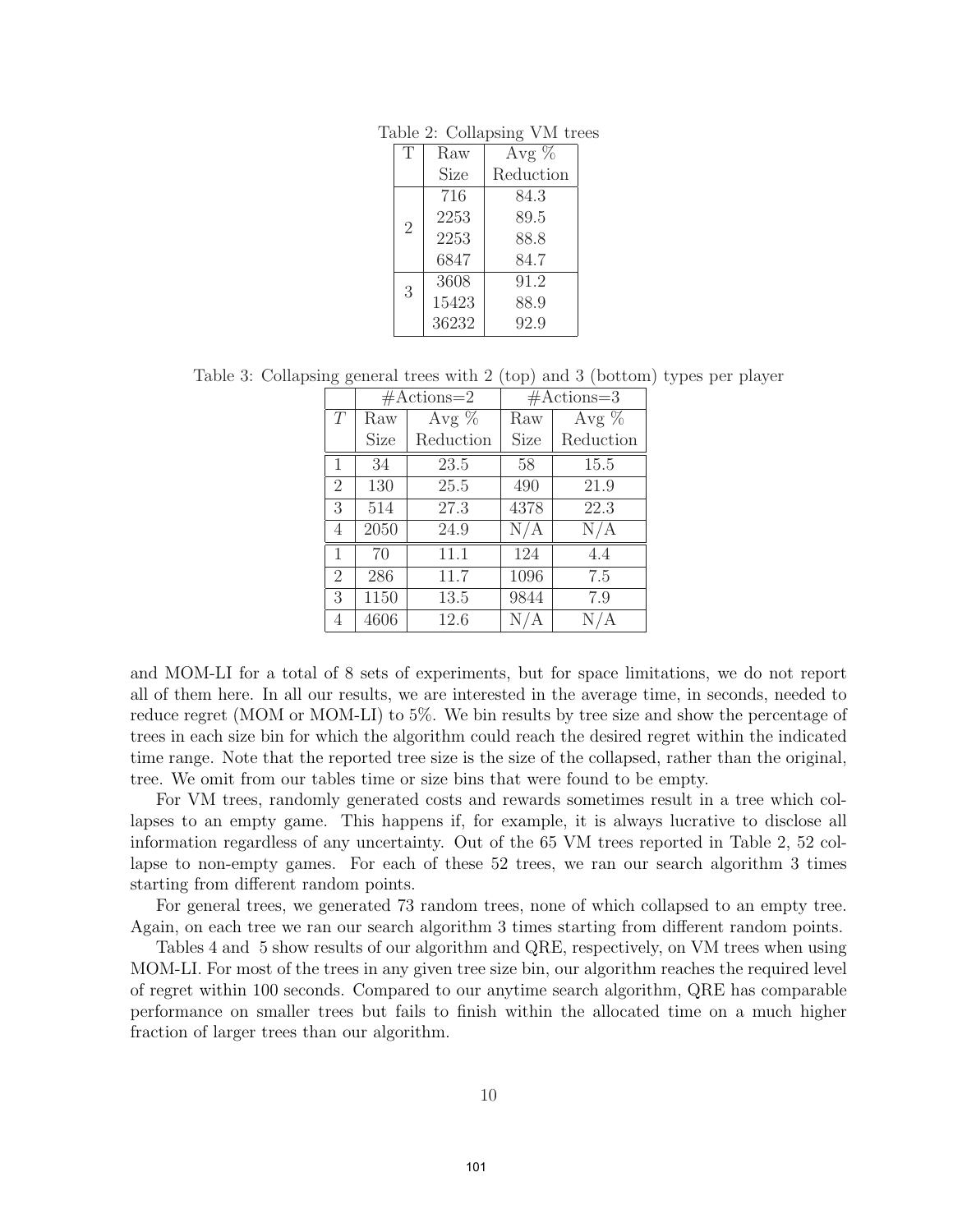| Tree        | $\leq 20$ | 21-100 | 101-500 | 501-1000 | 1001-1400 | >1400   |  |
|-------------|-----------|--------|---------|----------|-----------|---------|--|
| <b>Size</b> | secs      | secs   | secs    | secs     | secs      | secs    |  |
| $0 - 200$   | 100%      |        |         |          |           |         |  |
| 200-400     | 96.1%     |        | $3.9\%$ |          |           |         |  |
| 400-1000    | 66.7%     | 20.8%  | 8.3%    |          |           | $4.2\%$ |  |
| 1000-2000   | 28.5%     | 47.6%  | 14.3%   | 4.8%     |           | 4.8%    |  |
| 2000-3600   |           | 44.4\% | 48.1%   | 3.7%     |           | 3.7%    |  |

Table 4: Anytime performance on VM trees with MOM-LI

Table 5: QRE performance on VM trees with MOM-LI

| Tree        | $\leq 20$ | 21-100  | 101-500 | 501-1000 | 1001-1400 | >1400    |
|-------------|-----------|---------|---------|----------|-----------|----------|
| <b>Size</b> | secs      | secs    | secs    | secs     | secs      | secs     |
| $0 - 200$   | 88.9%     |         |         |          |           | $11.1\%$ |
| 200-400     | 94.1%     | $5.9\%$ |         |          |           |          |
| 400-1000    | $50\%$    | 25\%    | 12.5%   |          |           | 12.5%    |
| 1000-2000   |           |         | 14.3%   | 28.6%    |           | 57.1%    |
| 2000-3600   |           |         | 22.2%   |          | 22.2%     | 55.6%    |

General trees proved to be more challenging than VM trees. To illustrate the difference between using MOM and MOM-LI, Table 6 shows the result of our search algorithm using MOM. For the first 3 tree size bins, the algorithm manages to reach the desired regret level most of the time. For trees with more than 800 nodes, however, the algorithm needs an unreasonable amount of time and possibly never gets to the threshold. The situation is much better when using MOM-LI. Tables 7 and 8 show the result of our search algorithm and QRE, respectively, on general trees using MOM-LI. Our algorithm performs better than QRE on smaller smaller trees and is comparable to it on larger ones. We plan to investigate what characteristics of trees derived from the view maintenance problem make them more amenable to an algorithm like ours.

Some remarks about our results are in order. First, it should be noted that there are many possibilities for finetuning the search algorithm (e.g. random restarts and changing the magnitudes of random perturbations as the search proceeds), but we leave this for future work. Second, it is important to remember that a strategy profile provides players with a plan of action for every type with non-zero probability in the game definition. Therefore we only need to run the search algorithm when the players type spaces, or the probability distributions over them, change. In the view maintenance problem, database managers can continue using a strategy as

| Tree        | Num. of      | $\leq 20$ | $21 - 100$ | 101-500 | > 2000 |
|-------------|--------------|-----------|------------|---------|--------|
| <b>Size</b> | <b>Trees</b> | secs      | secs       | secs    | secs   |
| $0 - 200$   | 105          | 63.8%     | $6.7\%$    |         | 29.5%  |
| 200-400     | 75           | 56\%      | 22.7%      | 8%      | 13.3%  |
| 400-600     |              | $11.1\%$  | 77.8%      | 11.1%   |        |
| 800-1100    | 30           |           | 10%        | 10%     | $80\%$ |

Table 6: Anytime performance on general trees with MOM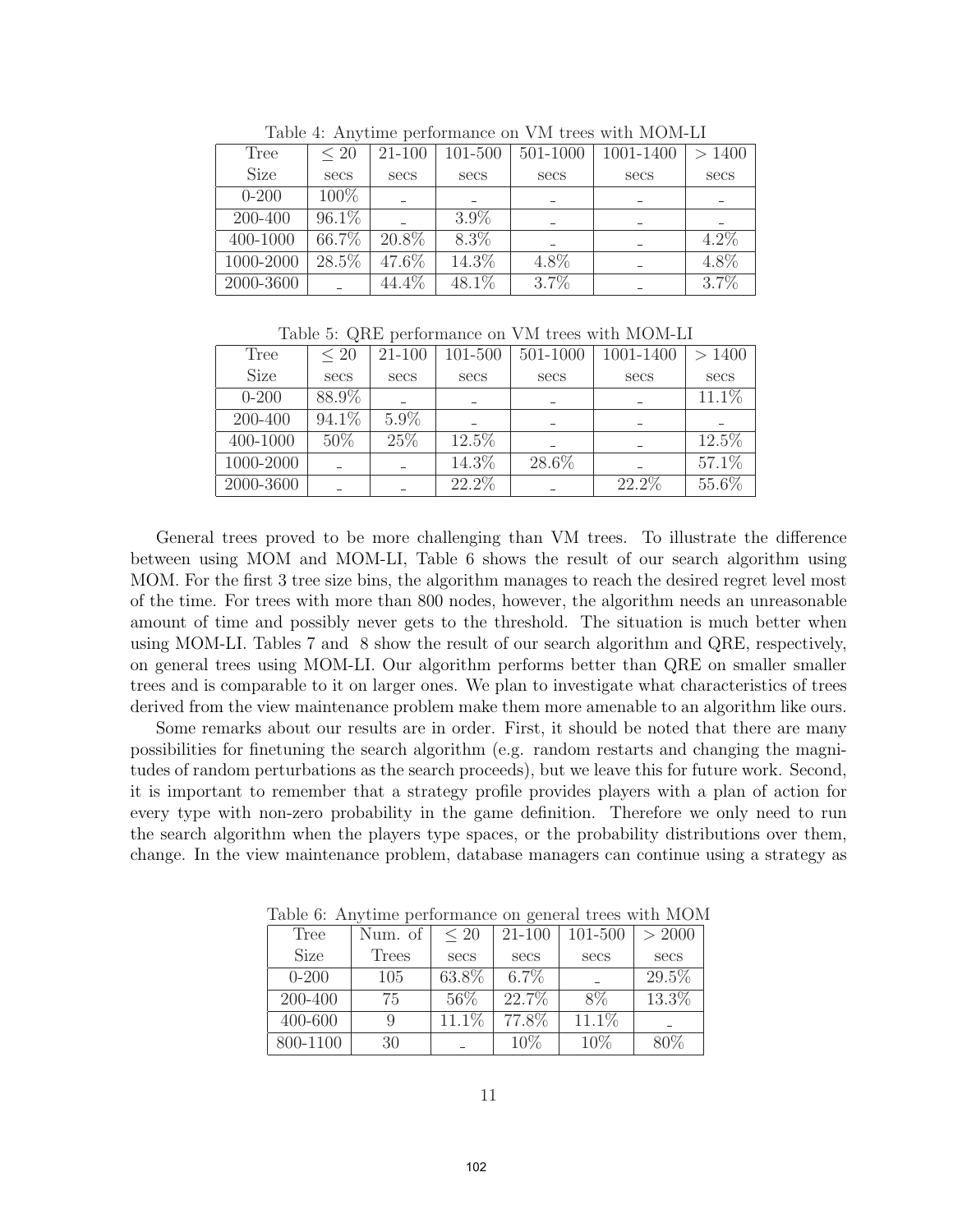| Tree        | Num. of | $\leq 20$ | 21-100  | 101-500 | 501-1000 | 1001-1400 | > 1400  |  |
|-------------|---------|-----------|---------|---------|----------|-----------|---------|--|
| <b>Size</b> | Trees   | secs      | secs    | secs    | secs     | secs      | secs    |  |
| $0 - 200$   | 105     | 96.2%     | $2.9\%$ |         |          |           | $0.9\%$ |  |
| 200-400     | 75      | 85.3%     | $12\%$  | $2.7\%$ |          |           |         |  |
| 400-600     |         | 44.4%     | 55.6%   |         |          |           |         |  |
| 800-1100    | 30      |           | 20%     | $40\%$  | 20%      |           | 20%     |  |

Table 7: Anytime performance on general trees with MOM-LI

| Table 8: QRE performance on general trees with MOM-LI |  |  |  |
|-------------------------------------------------------|--|--|--|
|-------------------------------------------------------|--|--|--|

| Tree        | Num. of | $\leq 20$ | 21-100 | 101-500 | 501-1000 | 1001-1400 | >1400  |
|-------------|---------|-----------|--------|---------|----------|-----------|--------|
| <b>Size</b> | Trees   | secs      | secs   | secs    | secs     | secs      | secs   |
| $0 - 200$   | 105     | $97.1\%$  |        |         |          |           | 2.9%   |
| 200-400     | 75      | 40\%      | 56\%   |         |          |           | $4\%$  |
| 400-600     |         |           | 100%   |         |          |           |        |
| 800-1100    | 30      |           |        | $80\%$  | $10\%$   |           | $10\%$ |

long as the number of potentially relevant tuples and the probability distributions over them are unchanged. So the time taken to calculate a strategy profile is amortized over all the view maintenance episodes for which the profile is valid.

# 5 Related Work

One of the few works concerned with large sequential games of incomplete information is that by Gilpin and Sandholm [4]. They automatically abstract games in such a way that any equilibrium in the smaller (abstracted) game corresponds directly to an equilibrium in the original game. However, the original game must satisfy the condition of having an ordered signal space so we cannot compare performance of our algorithm to theirs.

The idea of finding an exact (resp. approximate) equilibrium as a constraint satisfaction (resp. optimization) problem was explored in previous work, but only for 1-stage games. This line of work was started by Kearns et al for games of perfect information where the interaction graph depicting which players affect each other is a tree [6]. The basic idea was extended to games with incomplete information [12], to perfect information games with arbitrary interaction graphs [15] and to games with incomplete information and arbitrary interaction graphs [13]. These algorithms are decentralized, which allows scaling w.r.t. the number of players. However, they are all limited to 1-stage games. In the CSPs and COPs derived from these games, a variable represents a players strategy, i.e. a probability distribution over its actions. In sequential games, however, a players strategy is a probability distribution over a sequence of actions. The space of strategies is therefore enormous, even if discretized as suggested in [6].

The work of Vickrey and Koller [15] is the closest to ours. Their hill-climbing algorithm tries to minimize the sum of regrets over all players. They iterate over the steps of choosing a strategy to change, calculating the new strategy and updating affected regrets in a way that is close to ours. However, this work is again not directly comparable to ours because 1) they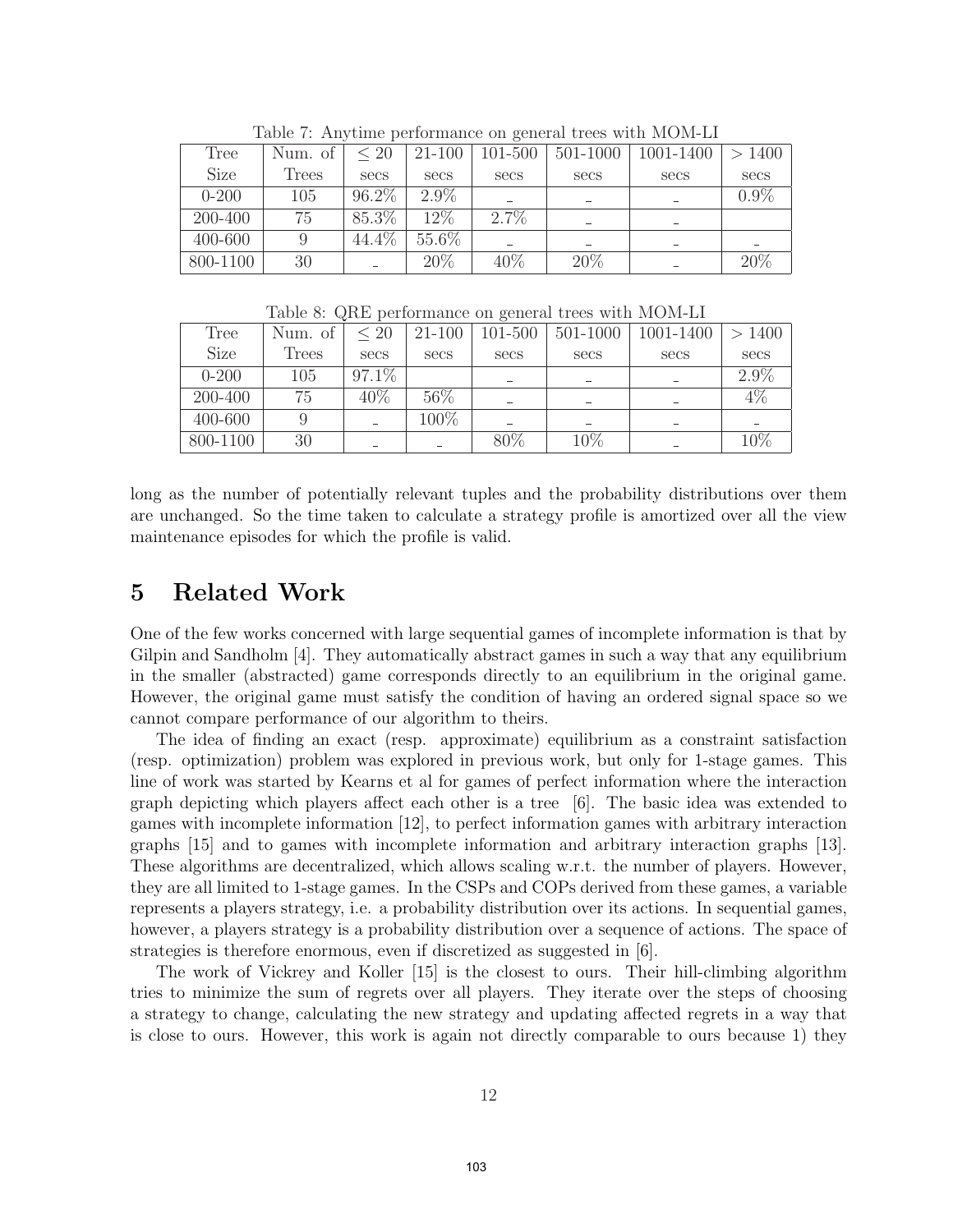operate on 1-stage game and if we represent our games as 1-stage games where each strategy is actually a sequence of actions, the resulting matrix is going to be very large; 2) Vickrey and Koller primarily address a problem different from ours; scaling with the number of players by trying to exploit local interactions among them to calculate equilibria more efficiently. Another work addressing 1-stage games with complete information is that of La Mura and Pearson [11]. Their algorithm does not require that payoffs be common knowledge.

Instead of proposing an algorithm for general games, some work uses knowledge about the problem domain to solve games in this domain more efficiently (e.g. [3, 7]). However, this work is usually limited in applicability because it relies on features of specific domains.

The Quantal Response Equilibria algorithm was devised by Turcoy [14] whose work is based on that of McKelvey and Palfrey [8]. It applies a quantal choice model when the players observe payoffs with a random additive shock and choose optimally according to those noisy payoffs. In the case where the additive disturbances associated with players' strategies are drawn independently from the extreme value distribution with precision parameter  $\lambda$ , the form of the rule determining quantal response equilibrium choice probabilities is logistic. McKelvey and Palfrey refer to quantal response equilibria with this distribution of disturbances as logit equilibria. The set of logit equilibria can be viewed as a correspondence from  $\lambda$  to the set of mixed strategy profiles. At  $\lambda = 0$ , this correspondence contains only the centroid. As  $\lambda$  approaches infinity, the correspondence converges to a (possibly strict) subset of the Nash equilibria of the game.

## 6 Conclusion and Future Work

We propose a general anytime algorithm for approximately solving general games of incomplete information by searching the space of strategy profiles for an  $\epsilon$ -Bayes-Nash equilibrium. Our algorithm has three novel features: it collapses the game tree as a pre-processing step, resulting in more tractable trees; it generates local measures that guide the search by indicating which parts of a strategy profile are least stable; it proposes a global measure of the stability of a profile as a whole by calculating upper bounds on players' regrets when playing this profile.

Experimental results demonstrate our algorithm's attractive anytime behavior which allows it to find good-enough solutions to large games within reasonable amounts of time. We conducted experiments using two types of trees; general game trees and trees derived from instances of the view maintenance problem. Collapsing general trees yields a reduction in the number of nodes in a tree by 4-27%. Collapsing is much more effective for view maintenance trees, resulting in collapsed trees roughly an order of magnitude smaller than the original trees. Experiments on finding an approximate equilibrium to the view maintenance game also produced encouraging results; our anytime search algorithm demonstrates good anytime behavior by reaching a regret level of 5% within 100 seconds for most trees and performs much better than the Quantal Response Equilibria algorithm on larger trees. General game trees proved more challenging to our algorithm. However, it still performs better than QRE on smaller trees and is comparable to it on larger ones.

The main conclusion we draw from our results is that in domains where approximate equilibria are acceptable, simple techniques prove to be effective in dealing with sequential games of incomplete information, a class of games notorious for its intractability. A simple pre-processing step significantly reduces the size of game trees, especially those derived from the view mainte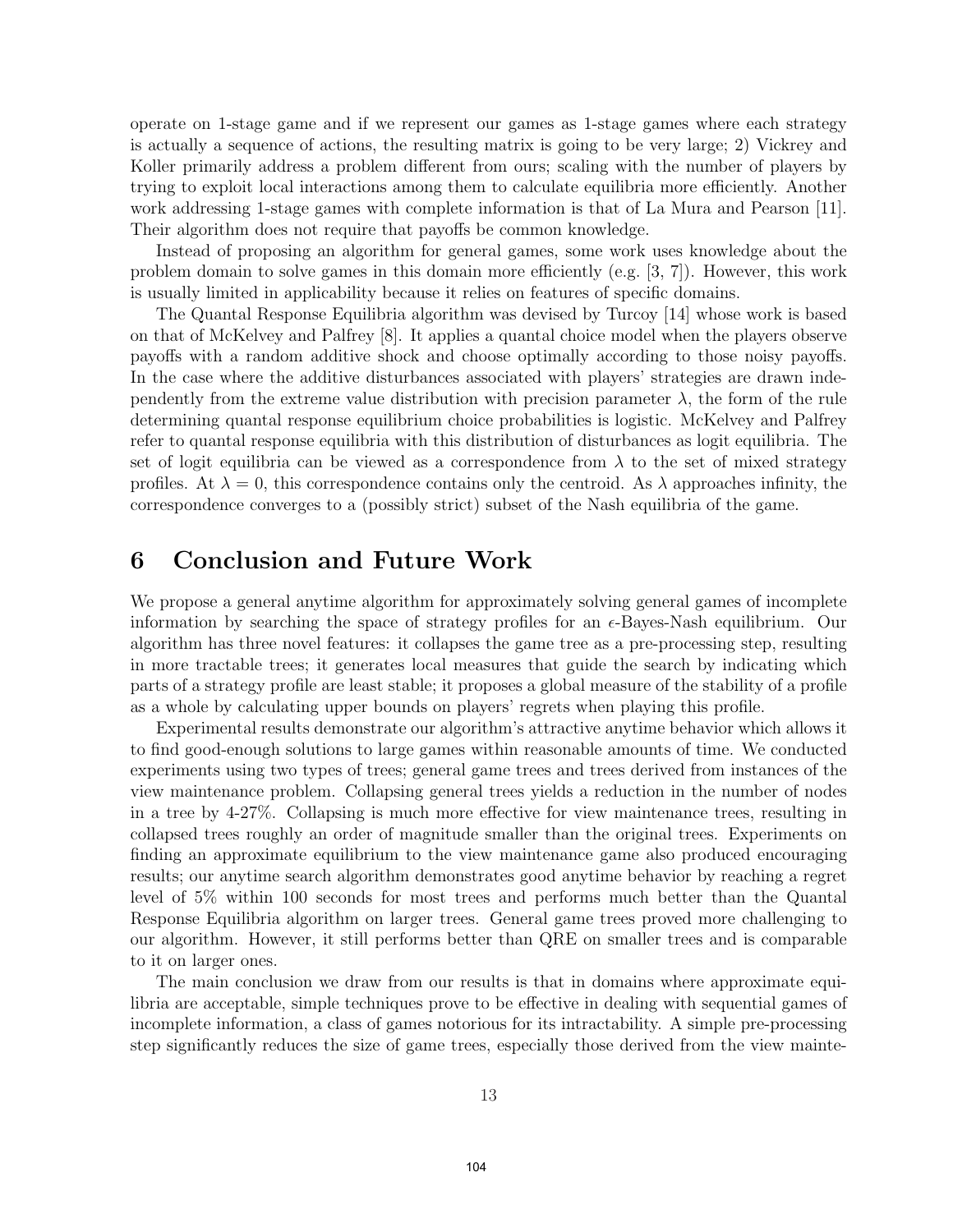nance problem. A fairly simple search algorithm can navigate the huge space of strategy profiles and reach a reasonably low regret within hundreds of seconds in most cases.

We envision several potential directions for future work. Experimental results showed that our search algorithm performs better on game trees derived from the view maintenance problem than it does on general trees. We would like to gain more insight into why this is the case and what special features of view maintenance trees make them easier to solve. Another direction concerns the kind of equilibrium we search for. Currently, we search for Bayes-Nash equilibria. However, it is known in game theory literature that some of these equilibria may be unrealistic due to a phenomenon known as "incredible threats". Therefore we would like to investigate how we can search for policies that meet refined notions of equilibrium (e.g. Perfect Bayes equilibria). Yet another interesting issue we would like to investigate is whether our search algorithm can be modified to more cleverly "navigate" the policy space, something which requires some kind of description of the space's topology or a heuristic for coming up with one.

## 7 ACKNOWLEDGMENTS

This material is based upon work supported by the National Science Foundation under Award No. IIS-0414711. Any opinions, findings, conclusions or recommendations expressed in this publication are those of the author(s) and do not necessarily reflect the views of the National Science Foundation.

# References

- [1] J. A. Blakeley, P. A. Larson, and B. W. Tompa. Efficiently updating materialized views. In Proceedings of the 1986 ACM SIGMOD International Conference on Management of Data, Washington, D.C., USA, 1986.
- [2] C. Y. Choi and Q. Luo. Template-based runtime invalidation for database-generated web contents. In Proceedings of Advanced Web Technologies and Applications, 6*th* Asia-Pacific Web Conference, APWeb 2004, Hangzhou, China, 2004.
- [3] S. Fatima, M. Wooldridge, and N. Jennings. Approximate and online multi-issue negotiation. In Proceedings of the 6th International Joint Conference on Autonomous Agents and Multiagent Systems, Hawaii, USA, 2007.
- [4] A. Gilpin and T. Sandholm. Finding equilibria in large sequential games of imperfect information. In Proceedings of the ACM Conference on Electronic Commerce, MI, USA, 2006.
- [5] A. Gupta, I. S. Mumick, and V. S. Subrahmanian. Maintaining views incrementally. In Proceedings of ACM SIGMOD Conference on Management of Data, Washington D.C., USA, 1993.
- [6] M. Kearns, M. Littman, and S. Singh. Graphical models for game theory. In Proceedings of the 17th Annual Conference on Uncertainty in Artificial Intelligence (UAI-01), CA, USA, 2001.